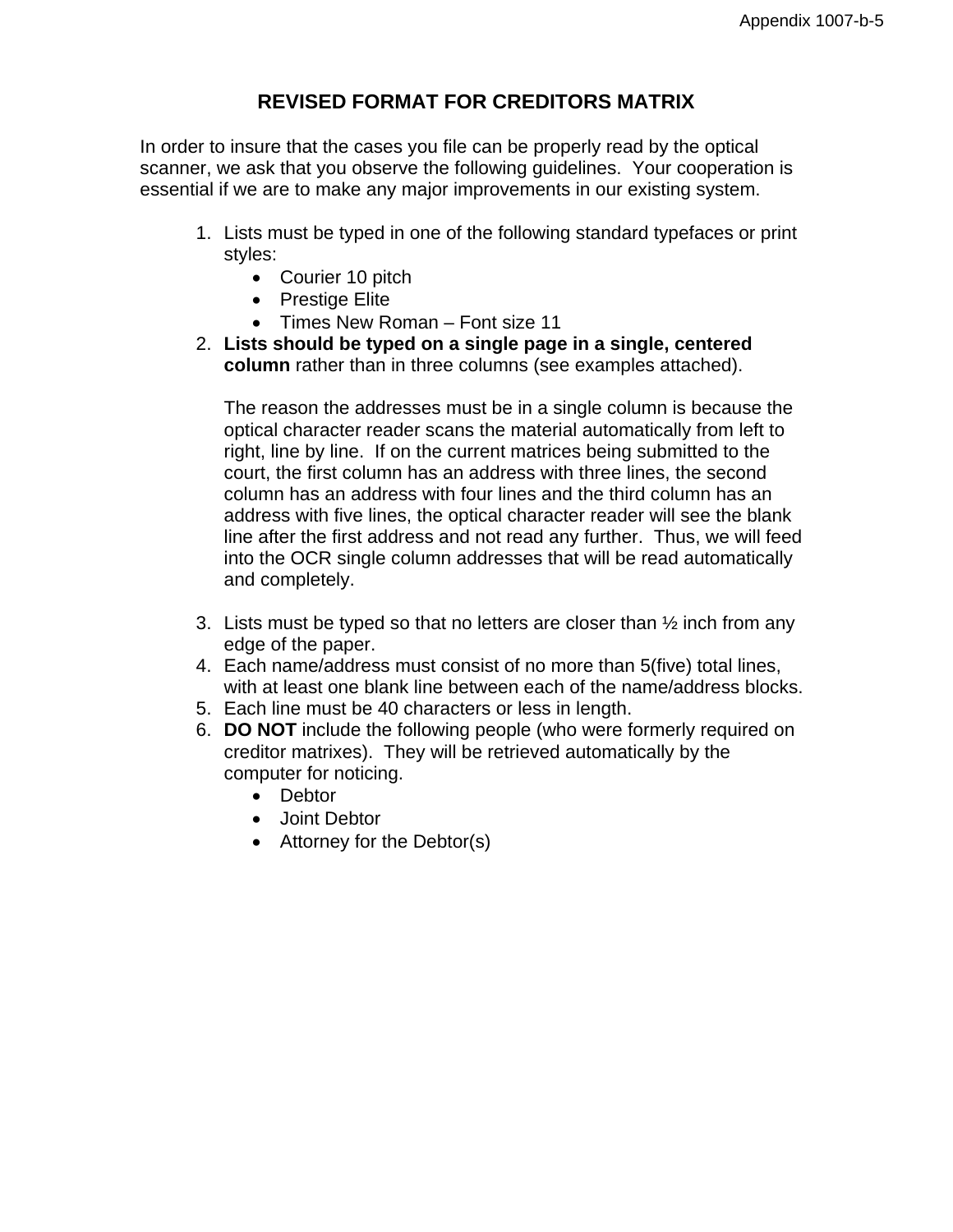# **Things to Avoid**

Although the court is using sophisticated equipment and software to insure accuracy in creditor list reading, certain problems can still occur. By following these guidelines, the court will avoid delays or additional effort in mailing notices.

The following problems can prevent your lists from being read by the optical scanner, requiring you to re-submit your creditor list in an acceptable form.

- 1. Extra marks on the list such as letterhead, dates, debtor name, coffee stains, handwritten marks.
- 2. Non-standard paper such as onion skin, half-sized paper, colored (such as yellow) paper, or legal sized paper.
- 3. Poor quality type caused by submitting a Photocopy or carbon, using an exhausted typewriter, or using a typewriter with a fabric ribbon.
- 4. Unreadable type faces or print styles such as proportionally-spaced fonts, dot-matrix printing, or exotic fonts (such as Olde English or script). Use only Courier 10, Prestige Elite, or Times New Roman – Font Size 11.
- 5. Mis-aligned lists caused by removing the paper from the typewriter before completing the list, or inserting the paper into the typewriter crooked.
- 6. Incorrect Typewriter Settings will cause unreadable lists. Make certain that your typewriter is set for 10 pitch if you are using a 10 pitch type style.
- 7. Stray Marks should be avoided. Do not type lines, debtor name, page numbers, or anything else on the front of a creditor list. Any identifying marks you choose to add can be typed on the back of the list.
- 8. Upper Case Only (all capital letters) should be avoided. Type in upper and lower case as you would on a letter.
- 9. Zip Code must be on the last line. Nine digit zip codes should be used with a hyphen separating the two groups of digits. Do NOT type attention lines or account numbers on the last line; put these on the second line of the name/address if needed. (The zip code must be at the end for the zip code sorting equipment to find it.)
- 10. Fabric Ribbons should be avoided. They produce letters which are too fuzzy to be properly scanned.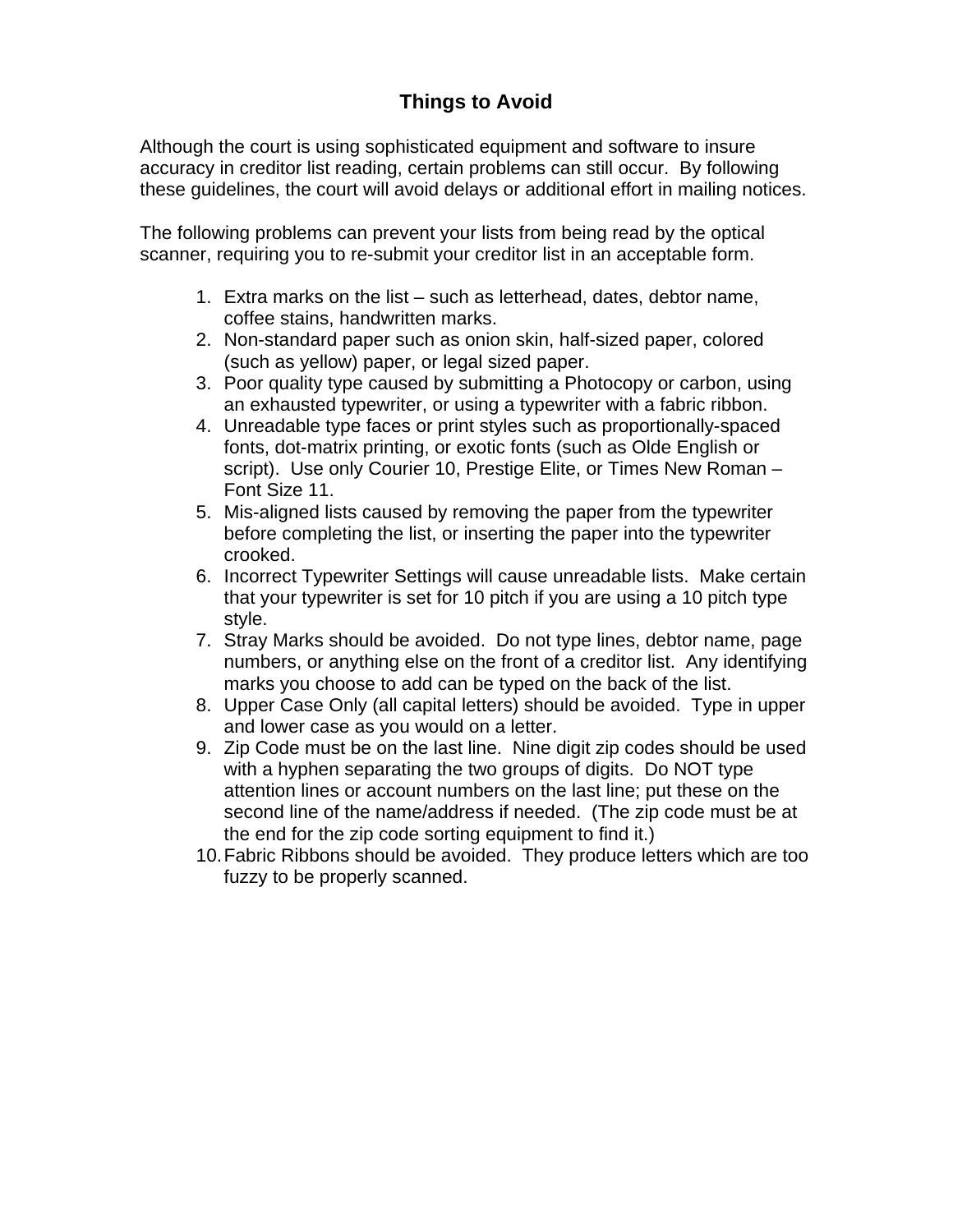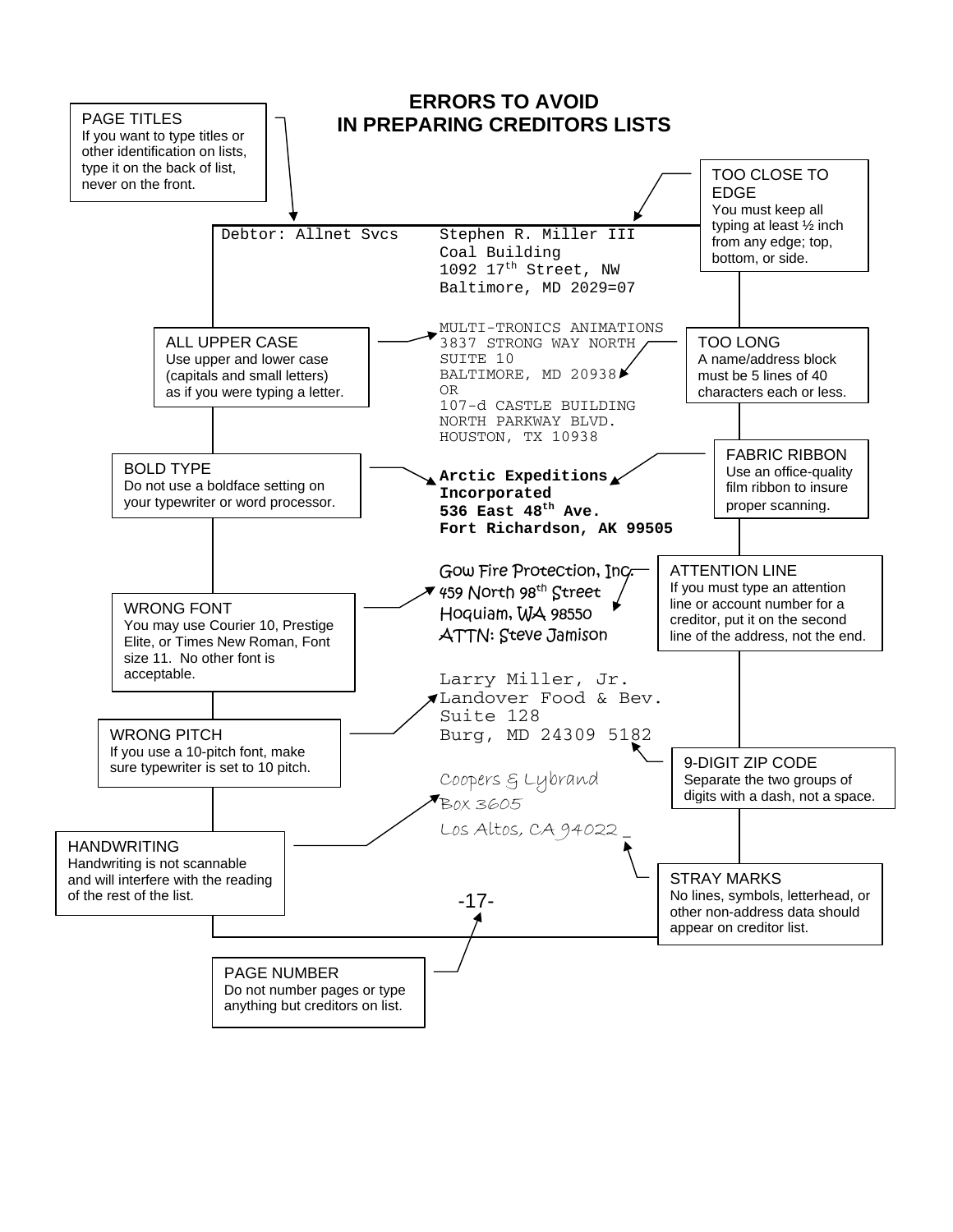### **EXAMPLE CREDITOR LIST: Prestige Elite**

 Metromedia Video Productions 1224 Murray Avenue San Luis Obispo, CA 93401 MultiTronics Animations 3837 Stone Way North Studio 7 Baltimore, MD 20459 Eastman Kodak Special Films Division 5742 Kodak Avenue Rochester, NY 20948 N.W. Marine Retirement Trust P.O. Box C-34203 Seattle, WA 98124 Nabisco 6518 Ravenna Avenue, NE Seattle, WA 98126 Northwest Instrument and Camera Supply 2525 Westin Building 2001  $6^{\text{th}}$  Avenue Seattle, WA 98274 A.M. Test, Inc. Suite 6 4900 9th Avenue, NW Daly City, CA 95015 Arctic-Expeditions, Inc. 536 East 48th Avenue Anchorage, AK 99505 AT&T Consumer Sales P.O. Box 6729 Portland, OR 97228 Allnet Communications and Paging, Inc. P.O. Box 239 Hoquiam, WA 98550 Gow Fire Protection, Inc.

459 North 89<sup>th</sup> Street Houston, TX 87909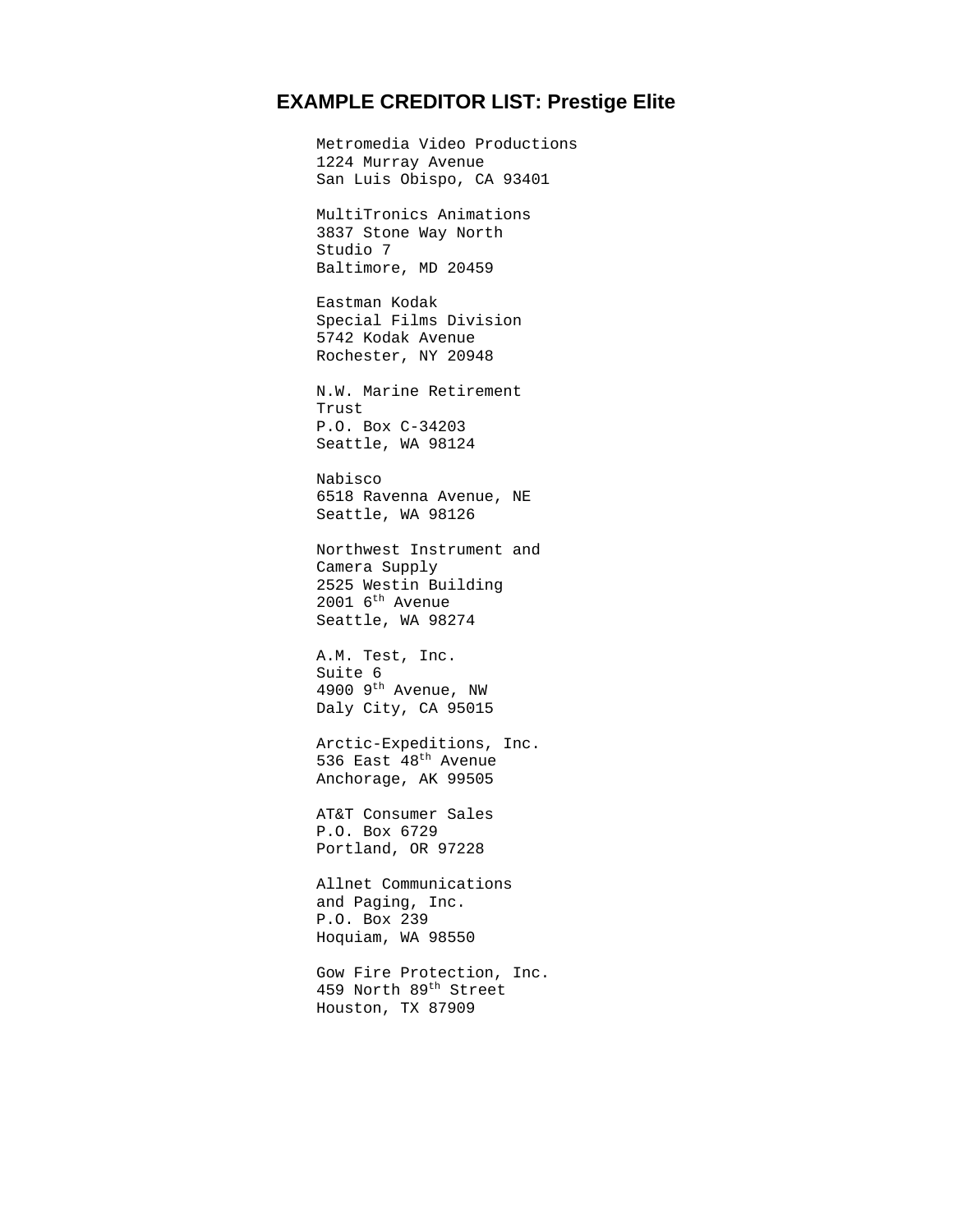### **EXAMPLE CREDITOR LIST: Courier 10 Pitch**

Metromedia Video Productions 1224 Murray Avenue San Luis Obispo, CA 93401 MultiTronics Animations 3837 Stone Way North Studio 7 Baltimore, MD 20459 Eastman Kodak Special Films Division 5742 Kodak Avenue Rochester, NY 20948 N.W. Marine Retirement Trust P.O. Box C-34203 Seattle, WA 98124 Nabisco 6518 Ravenna Avenue, NE Seattle, WA 98126 Northwest Instrument and Camera Supply 2525 Westin Building  $2001$  6<sup>th</sup> Avenue Seattle, WA 98274 A.M. Test, Inc. Suite 6 4900  $9<sup>th</sup>$  Avenue, NW Daly City, CA 95015 Arctic-Expeditions, Inc. 536 East  $48^{\text{th}}$  Avenue Anchorage, AK 99505 AT&T Consumer Sales P.O. Box 6729 Portland, OR 97228 Allnet Communications and Paging, Inc. P.O. Box 239 Hoquiam, WA 98550

Gow Fire Protection, Inc. 459 North 89<sup>th</sup> Street Houston, TX 87909